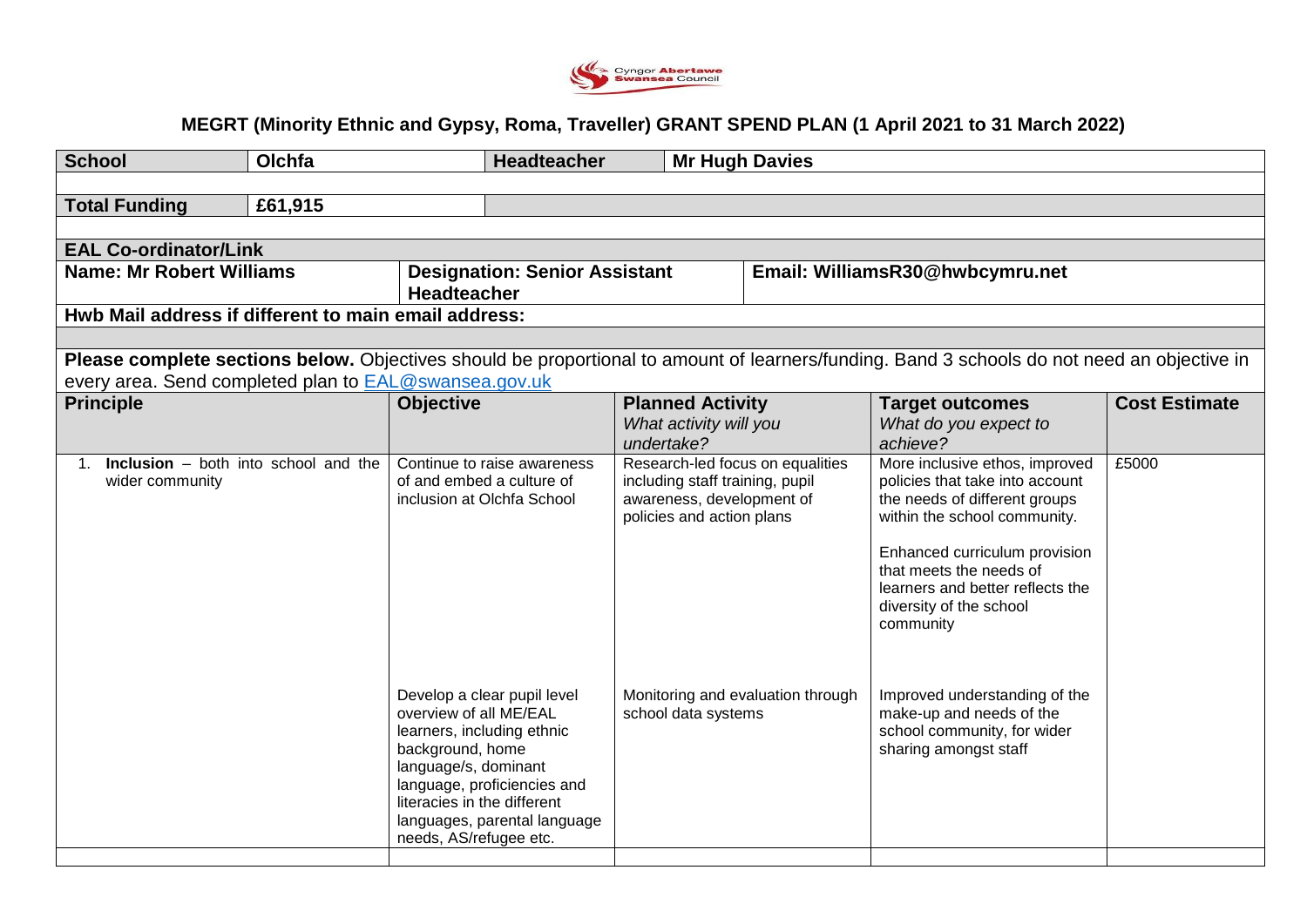| 2. | Equity - Removal of barriers to<br>accessing the curriculum improve life<br>chances - including a focus on language<br>acquisition | Pupils are supported to<br>access the curriculum and<br>achieve, whilst making<br>progress in their language<br>acquisition                                                                         | Intervention support through<br>specialist teacher and bilingual TA<br>Use of the 'Learning Village' online<br>resource to support pupils'<br>acquisition of English<br>Improved tracking of pupil<br>progress through improved<br>assessment systems<br>Targeted support for pupils at risk<br>of not meeting expected levels of<br>progress                                                                                                                                                                                | Progress made in pupils'<br>language development and<br>improved tracking of this                                                              | £45,000<br>£500 |
|----|------------------------------------------------------------------------------------------------------------------------------------|-----------------------------------------------------------------------------------------------------------------------------------------------------------------------------------------------------|------------------------------------------------------------------------------------------------------------------------------------------------------------------------------------------------------------------------------------------------------------------------------------------------------------------------------------------------------------------------------------------------------------------------------------------------------------------------------------------------------------------------------|------------------------------------------------------------------------------------------------------------------------------------------------|-----------------|
| З. | Engagement with learners, families and<br>communities                                                                              | Improved communication and<br>awareness                                                                                                                                                             | Use of 'the Big Word' translation<br>service<br>Training of pastoral teams and<br>Contact Centre staff in improving<br>communication with families<br>where the home language is not<br>English<br>Use of website to share translated<br>letters or text versions to allow<br>online translation services (greater<br>awareness over the use of simple,<br>concise language)<br>Explore setting up links with<br>parents/governors who may be<br>able to assist with translating,<br>particularly in emergency<br>situations | Improved communication and<br>support for families                                                                                             | £1400           |
|    |                                                                                                                                    |                                                                                                                                                                                                     |                                                                                                                                                                                                                                                                                                                                                                                                                                                                                                                              |                                                                                                                                                |                 |
| 4. | Training and capacity building in the<br>school workforce                                                                          | Develop training opportunities<br>and sharing of good practice<br>through existing Teaching and<br>Learning groups<br>Develop the role of the<br>specialist teacher beyond<br>pupil support towards | Specialist teacher to share<br>appropriate resources and<br>signposts with teaching staff<br>Improved sharing of information<br>about pupils and their stage of<br>English language acquisition                                                                                                                                                                                                                                                                                                                              | Improved professional<br>awareness of good practice in<br>relation to MEGRT learners<br>Improved knowledge of the Bell<br>Foundation framework | £1515           |